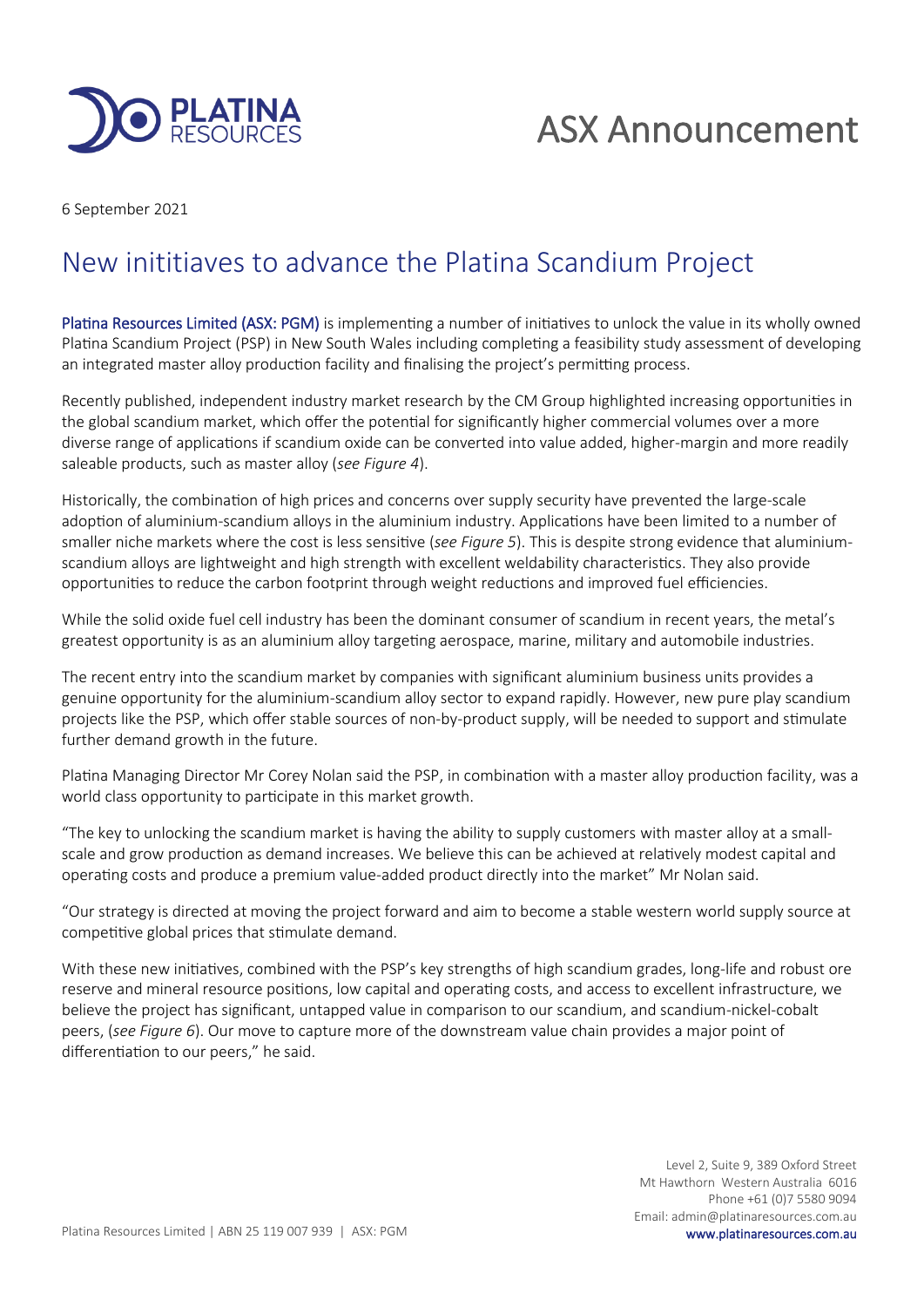

### PSP Development Strategy

PSP development activities have largely been on hold since the beginning of 2020 due to a combination of Covid restrictions, the challenges of securing scandium oxide offtake agreements and cash preservation.

The recent entry into the scandium market by global mining companies with aluminium business units provides a genuine opportunity for the aluminium scandium alloy sector to expand rapidly but capacity will be constrained given the scandium production comes as a by-product of other metal production capacity. However, new pure play scandium projects like the PSP, which offer stable sources of non-by-product supply, will be needed to support and stimulate further demand growth in the future. At this early stage it's not clear how quickly this demand pipeline will fill but given the infancy of scandium markets it could take some time.

The PSP is well placed to capture this opportunity given the robust nature of the resource but the scale of production required to justify investment is a significant development hurdle until the market grows significantly larger. Moreover, whilst scandium oxide provides some opportunities for offtake, development of a more saleable value added product, aluminium-scandium master alloy, will be critical to monetising the PSP.

Platina's new development strategy contemplates development of master alloy production intellectual property (IP) and a two-phase market entry strategy based on the development of a commercial scale master alloy production facility initially using third party purchased scandium oxide feedstock until such time that the market size or security of oxide supply warrants the PSP development. The expected capital and operating costs are expected to be modest and will be defined by a feasibility study once the IP and market development strategies are completed.



*Figure 1: Platina's two-stage scandium development strategy. SOFC – Solid Oxide Fuel Cell*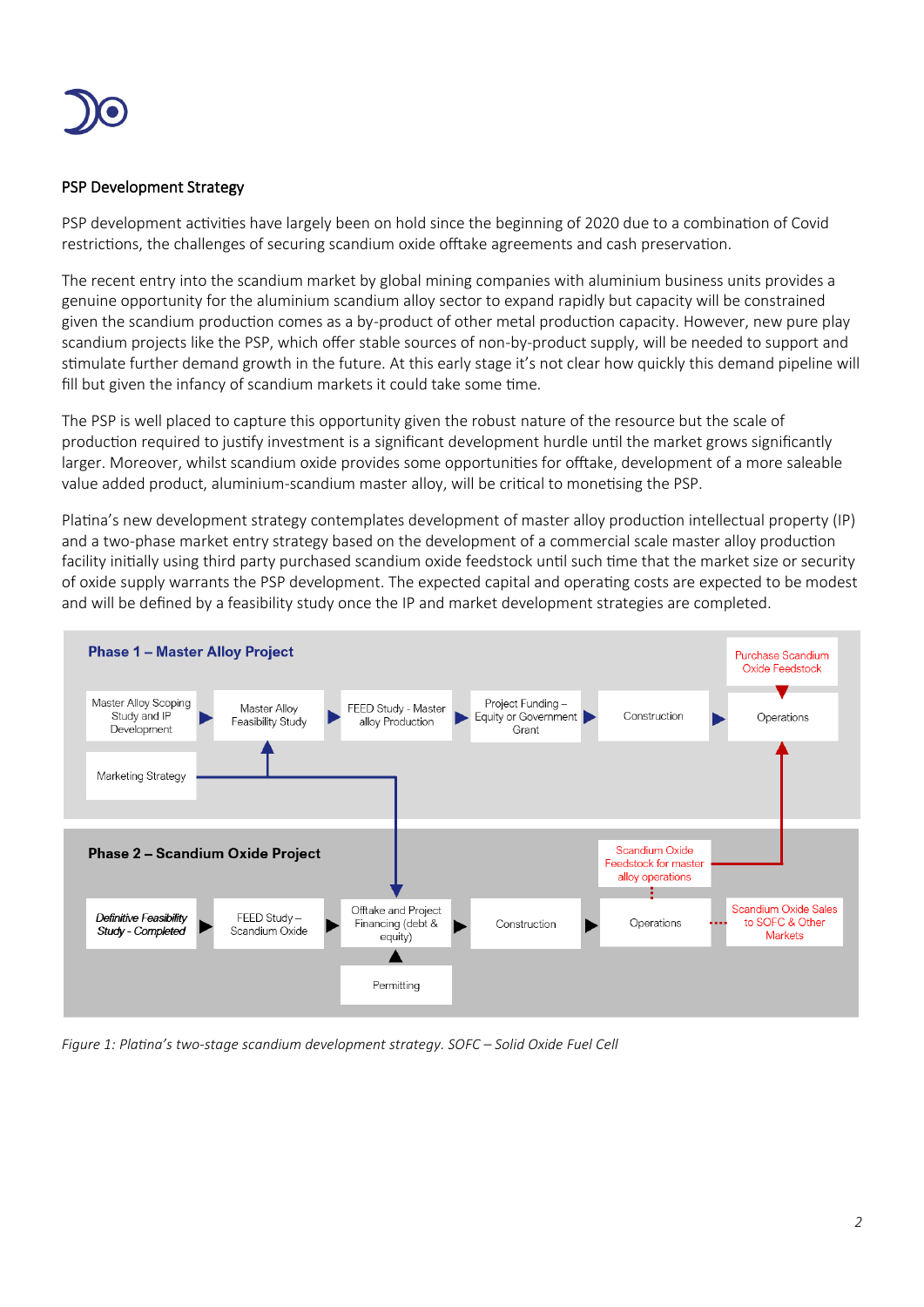

### Master Alloy Development Program

The aluminium industry prefers scandium supply via a master alloy or "hardener" rather than scandium oxide, the planned product of the PSP operations in New South Wales. Following the completion of the PSP Definitive Feasibility Study (DFS) in 2018, Platina successfully completed a number of tests to develop proprietary master alloy production procedures<sup>1</sup>.

The test work was conducted at a relatively small scale and focussed on producing master alloy from scandium oxide, but also from intermediate products from the PSP flowsheet developed for the DFS. The testing concluded and demonstrated that the procedures developed can reliably produce, market preferred, 2% scandium-aluminium master alloy from either scandium oxide or from intermediate products in the flowsheet developed in the DFS test work program.

The company is now planning to extend this test work program and refine its master alloy production processes and secure the intellectual property protection for the processes developed. It's expected the program will take two months to complete.

Once IP has been developed, a feasibility study will be undertaken to assess the capital and operating costs of the production process. Our internal studies demonstrate that the incremental capital and operating cost to construct a master alloy production facility will be relatively small but allow the production of a higher-value more readily saleable product to the market.



*Figure 2: Master alloys produced from three different scandium chemicals from intermediate stages within the PSP scandium recovery flowsheet.*

### PSP Permitting Process

In parallel with the preparation of the PSP DFS during 2017 and 2018, a number of work programs including community consultation, Environmental Impact Assessments (EIA) and Mining Licence Application were progressed. In 2019, these were put hold pending further progress on scandium marketing initiatives and offtake agreements.

Platina is now planning to recommence the permitting process and secure a Mining Licence for the project. To complete the permitting process for the PSP involves the following activities overleaf:

<sup>&</sup>lt;sup>1</sup> (see ASX release, Successful Completion of Master Alloy Testwork, 4 December 2018).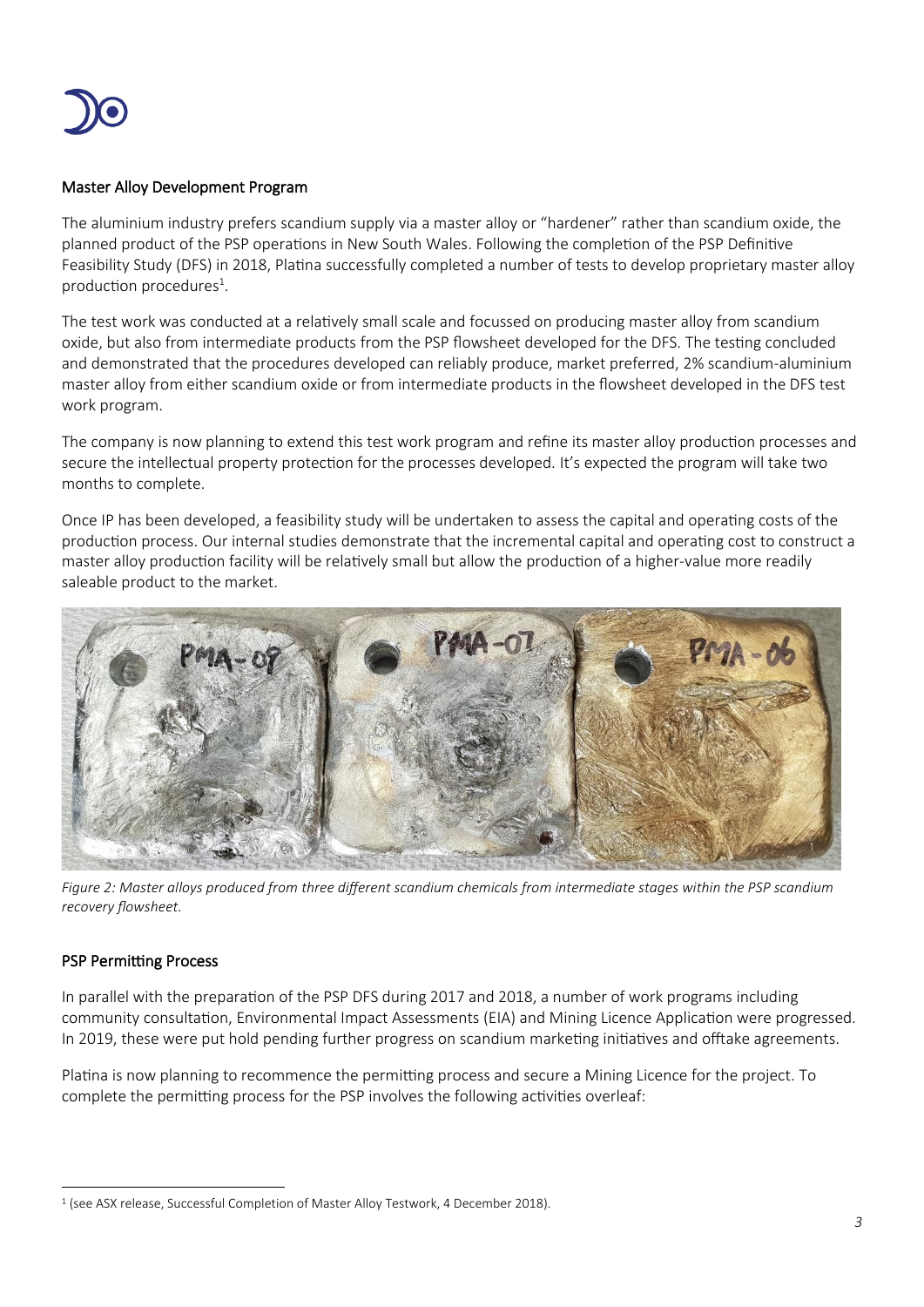

- Red Heart Completing the EIA process, lodging new Development Application (DA) and Mining Lease Applications (MLA) for the mine site, essentially for a small quarry, with development consent determined and managed by Lachlan Shire Council will be required; and
- Condobolin plant processing site Completing the EIA, and a new DA for an industrial facility at the plant site for the processing and refining of scandium. The permitting process will be managed by the New South Wales Department of Planning, Industry & Environment.
- There are a number of other permits required to complete the process and secure the Mining Licence.

Subject to managing the permitting process around Covid restrictions in New South Wales, it is expected it will take between 12 and 18 months to complete and lodge the MLA.



*Figure 3: Location of the Red Heart mine site and Condobolin Processing Plant*

### This announcement was authorised by Mr Corey Nolan, Managing Director of Platina Resources Limited.

### For more information:

Corey Nolan Gareth Quinn Managing Director **Communist Communist Corporate Affairs Manager** Phone +61 (0)7 5580 9094 Mobile: 0417 711 108 admin@platinaresources.com.au gareth@republicpr.com.au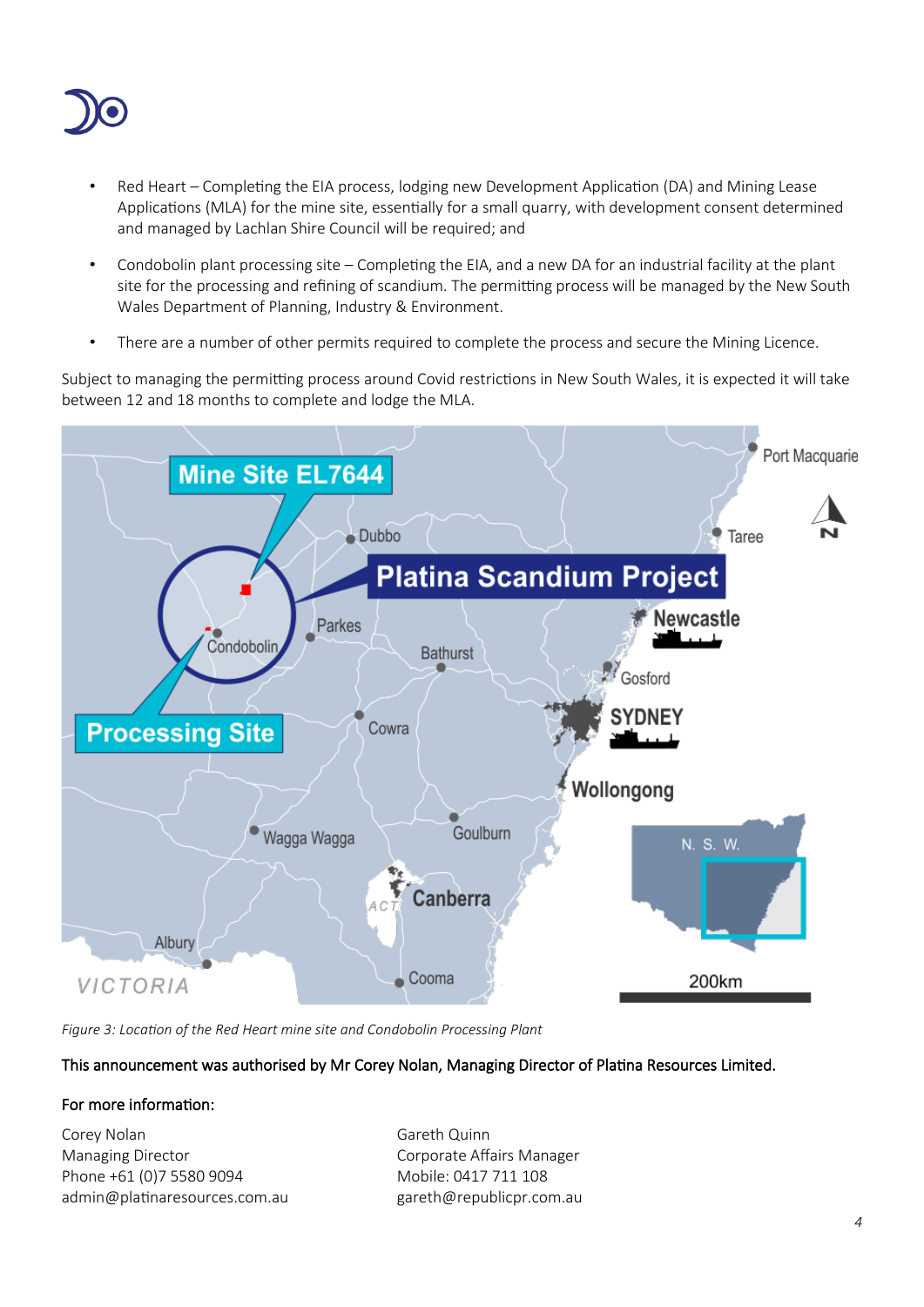



*Figure 4: The estimated trigger prices for a wide variety of potential applications. Source CM Group*



*Figure 5: The simplified scandium value chain showing actual and potential supply routes. Source CM Group*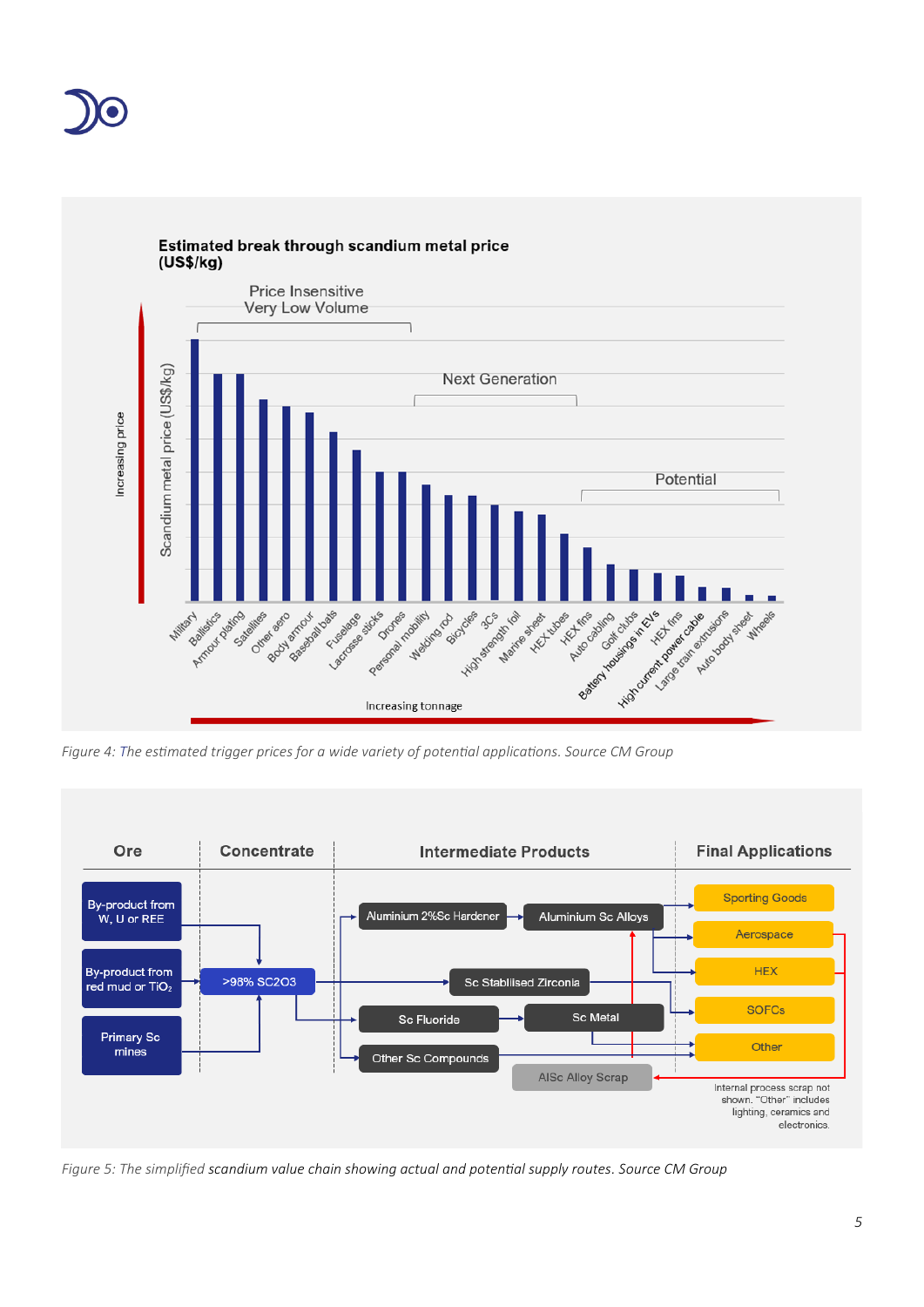



*Figure 6: The market value of global pure play scandium and scandium-other metals companies, demonstrating the PSP's potential for value growth. There is no guarantee that Platina will achieve any of the valuation increases shown by the peer group companies. A detailed summary of the comparative companies is outlined at the end of this ASX release. Prices 3/09/2021*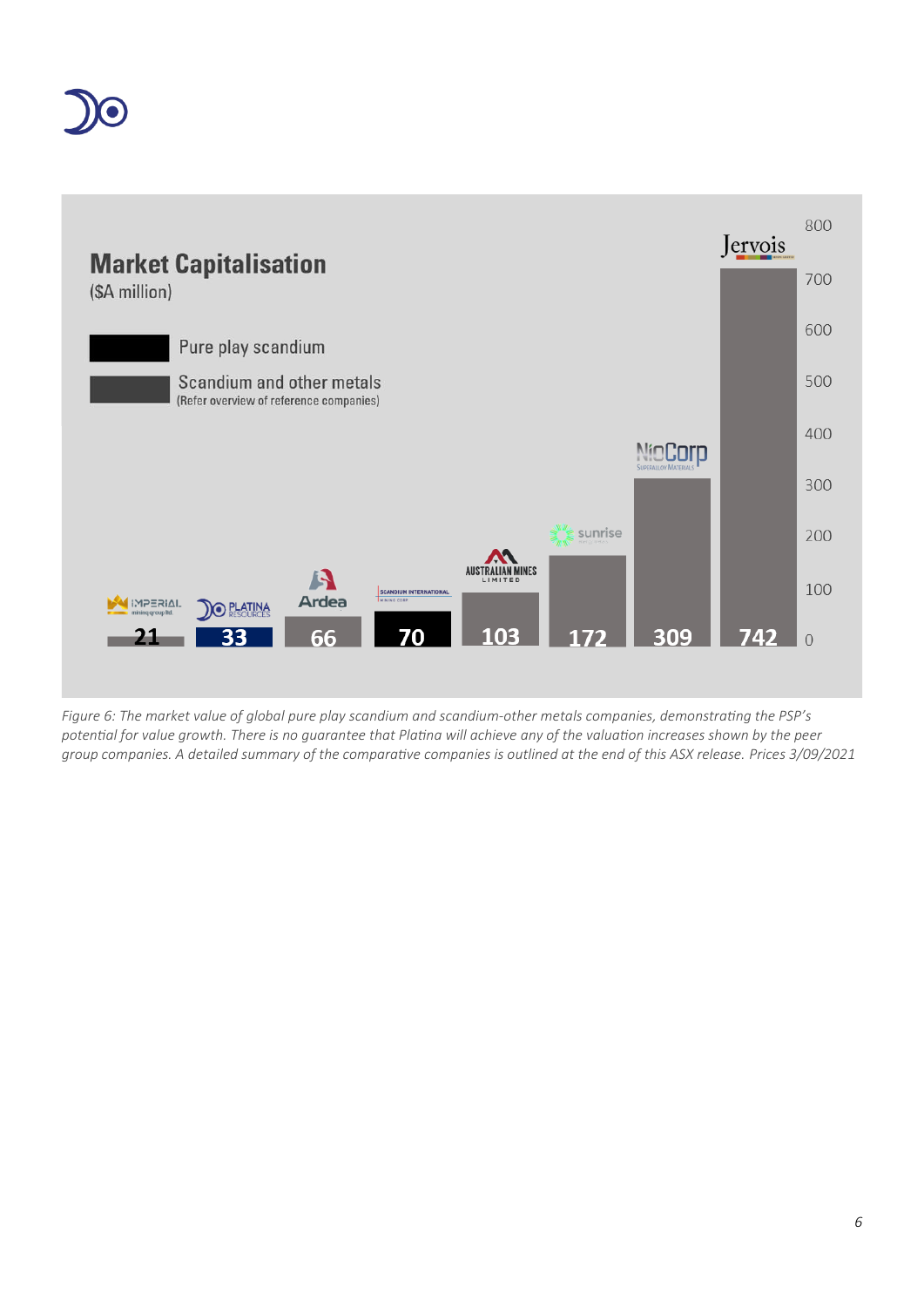

### Platina Scandium Project Overview

The 100% owned PSP is located in central New South Wales, 350km west of Sydney. PSP is one of the world's highest-grade scandium deposits and has potential to be Australia's first scandium producer with platinum, cobalt and nickel credits. New South Wales is a well-established mining district with a number of world-class mining operations. The PSP has excellent infrastructure including access to labour, water, rail, sealed roads and water.

A DFS completed in December 2018 demonstrates a very robust financial case. Based on a mine life of 30- years, the project generates an after-tax net present value in real terms (8% discount rate) of USD 166 million (AUD 234 million), post-tax IRR of 29% and payback period of 5.3 years at an average scandium oxide price of USD 1550/kg.

The DFS is based on a processing plant designed to initially produce 20 t/y of scandium oxide at a capital cost of USD 48.1 million (AUD 67.8 million), expandable to 40 t/y of scandium oxide for a very low incremental capital cost of USD 11.7 million (AUD 15.6 million), as market demand for lightweight aluminium-scandium grows.

| Stage 1 Annual Production                              |                   | 20 tonnes         |
|--------------------------------------------------------|-------------------|-------------------|
| Stage 2 Annual Production (from Year 5)                |                   | 40 tonnes         |
| Life-of-mine for financial model                       |                   | 30 years          |
| Net Present Value (8%), real, after-tax                | US\$166 million   | AU\$234 million   |
| Internal Rate of Return, post-tax                      |                   | 29%               |
| Payback Period (undiscounted)                          |                   | 5.3 years         |
| Stage 1 Capital Expenditure                            | US\$48.1 million  | AU\$67.8 million  |
| Stage 2 Capital Expenditure                            | US\$11.1 million  | AU\$15.6 million  |
| Total Life-of-Project Capital Expenditure*             | US\$104.1 million | AU\$146.5 million |
| Life-of-Mine Average Cash Operating Costs <sup>#</sup> | US\$525/kg        | AU\$739/kg        |
| Life-of-Mine Scandium Oxide Price                      | US\$1,550/kg      | AU\$2,183/kg      |
| USD to AUD Exchange Rate                               |                   | 0.71              |

*Table 1: Summary Economics from the 2018 Definitive Feasibility Study*<sup>A\*</sup> Includes sustaining capital costs. #Mining, processing, general and administration costs. Excludes royalties. ^ Value outcomes subject to securing offtake agreements and financing for construction

The Ore Reserves and Mineral Resources are extremely well defined with more than 48,000 metres of drilling. The laterite hosted deposit is amenable to simple, low-cost, open-cut mining techniques at a low waste to ore ratio.

| Classification | Tonnage (Dry<br>Kt) | Scandium<br>ppm | <b>Nickel</b><br>(%) | Cobalt<br>% | Scandia<br>(tonnes)* | Cobalt<br>(tonnes) | Nickel<br>(tonnes) |
|----------------|---------------------|-----------------|----------------------|-------------|----------------------|--------------------|--------------------|
| Proven         | 3.054               | 575             | 0.13                 | 0.10        | 2,696                | 2.945              | 4,054              |
| Probable       | 972                 | 550             | 0.08                 | 0.07        | 816                  | 654                | 767                |
| TOTAL          | 4.027               | 570             | 0.12                 | 0.09        | 3,512                | 3,599              | 4,821              |

*Table 2: Ore Reserves – at a 450ppm scandium cut-off*

Ore will be processed through a conventional high pressure acid leach circuit to produce 99.99% high-purity scandium oxide. The process methodology has been extremely well tested through bench and pilot scale test work to confirm operating and capital estimates for the DFS.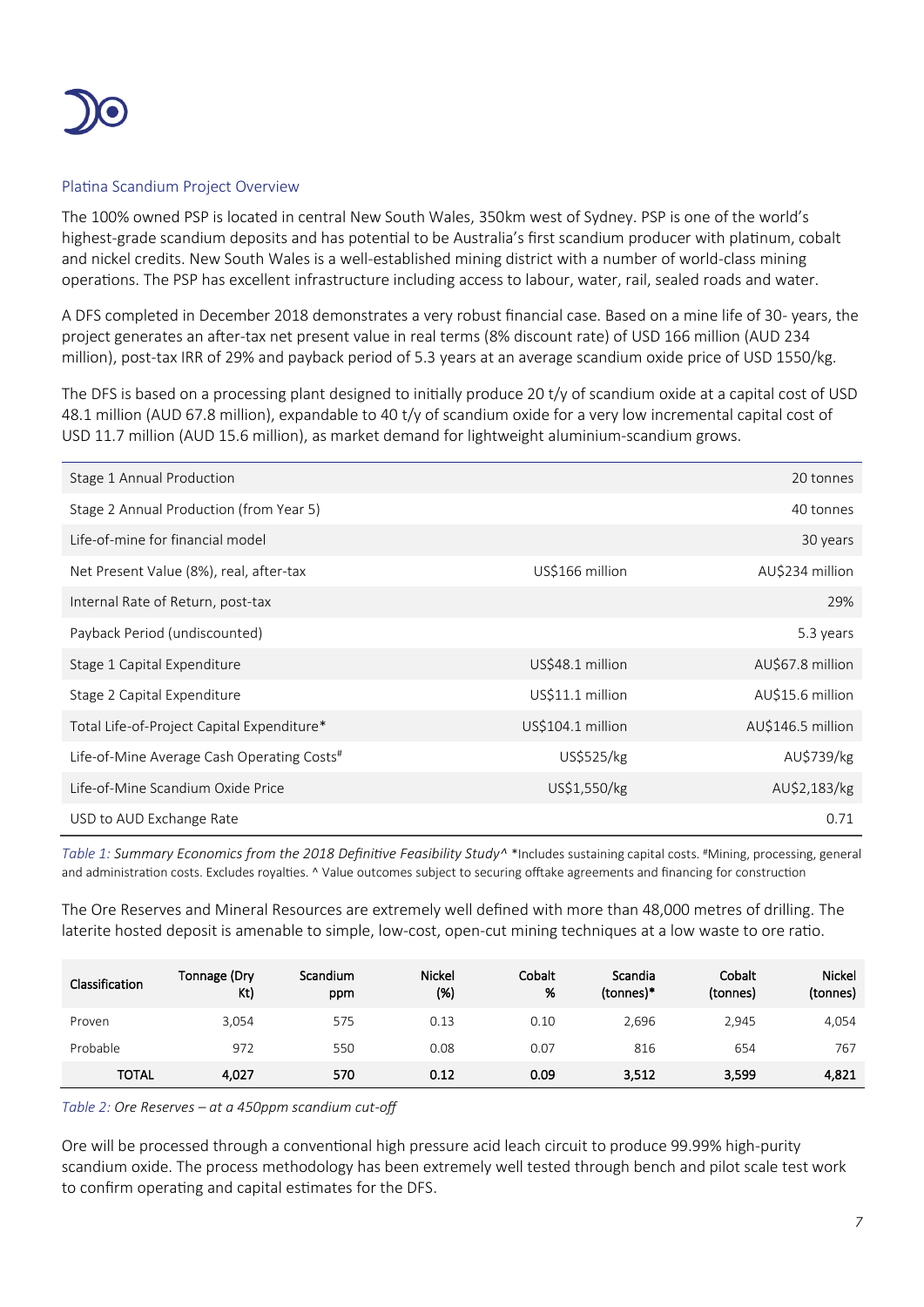

### ABOUT PLATINA RESOURCES

Platina is an Australian-based company focused on returning shareholder value by advancing early-stage metals projects through exploration, feasibility, permitting and into development.

The company has interests in the following projects:

- Xanadu Gold Project (100% interest) located in the Ashburton Basin in Western Australia in close proximity to the Mt Olympus gold project;
- Challa Gold Project (100% interest) located in-between the prolific Mt Magnet and Sandstone gold districts in Western Australia, 500km north-east of Perth.
- Platina Scandium Project (100%) located in central New South Wales, the project is one of the largest and highest-grade scandium deposits in the world, which has the potential to become Australia's first scandium producer with cobalt, platinum and nickel credits.
- Munni Munni (30% interest) Situated in the Pilbara region of Western Australia, the project is one of Australia's most significant Platinum Group Metal occurrences. Munni Munni also has potential for conglomerate hosted gold and is a joint venture with Artemis Resources Limited.
- Investment in Blue Moon Zinc Corporation (6 million shares in TSXV listed MOON) the Blue Moon Zinc Project has a NI43- 101 resource which is open at depth and along strike and has favorable metallurgy.
- Investment in Major Precious Metals (49 million shares in CSE listed SIZE) Major is a Canadian junior mining and exploration company whose flagship Skaergaard Project hosts one of the world's largest undeveloped gold deposits and one of the largest palladium resources outside of South Africa and Russia.

### REFERENCES TO PREVIOUS ASX RELEASES

The information in this report that relates to Exploration Results were last reported by the company in compliance with the 2012 Edition of the JORC Australasian Code for Reporting of Exploration Results, Mineral Resources and Ore Reserves in market releases dated as follows:

- Platina Scandium Project Positive Definitive Feasibility Study, 13 December 2018;
- Owendale Measured, Indicated and Inferred Mineral Resource 16 August 2018; and
- Platina Scandium Project Ore Reserve, 13 December 2018.

The company confirms that it is not aware of any new information or data that materially affects the information included in the market announcements referred above and further confirms that all material assumptions underpinning the exploration results contained in those market releases continue to apply and have not materially changed.

### DISCLAIMER

Statements regarding Platina Resources' plans with respect to its mineral properties are forward-looking statements. There can be no assurance that Platina Resources' plans for development of its mineral properties will proceed as currently expected. There can also be no assurance that Platina Resources will be able to confirm the presence of additional mineral deposits, that any mineralisation will prove to be economic or that a mine will successfully be developed on any of Platina Resources' mineral properties or that Platina will achieve any of the valuation increases shown by the peer group companies.